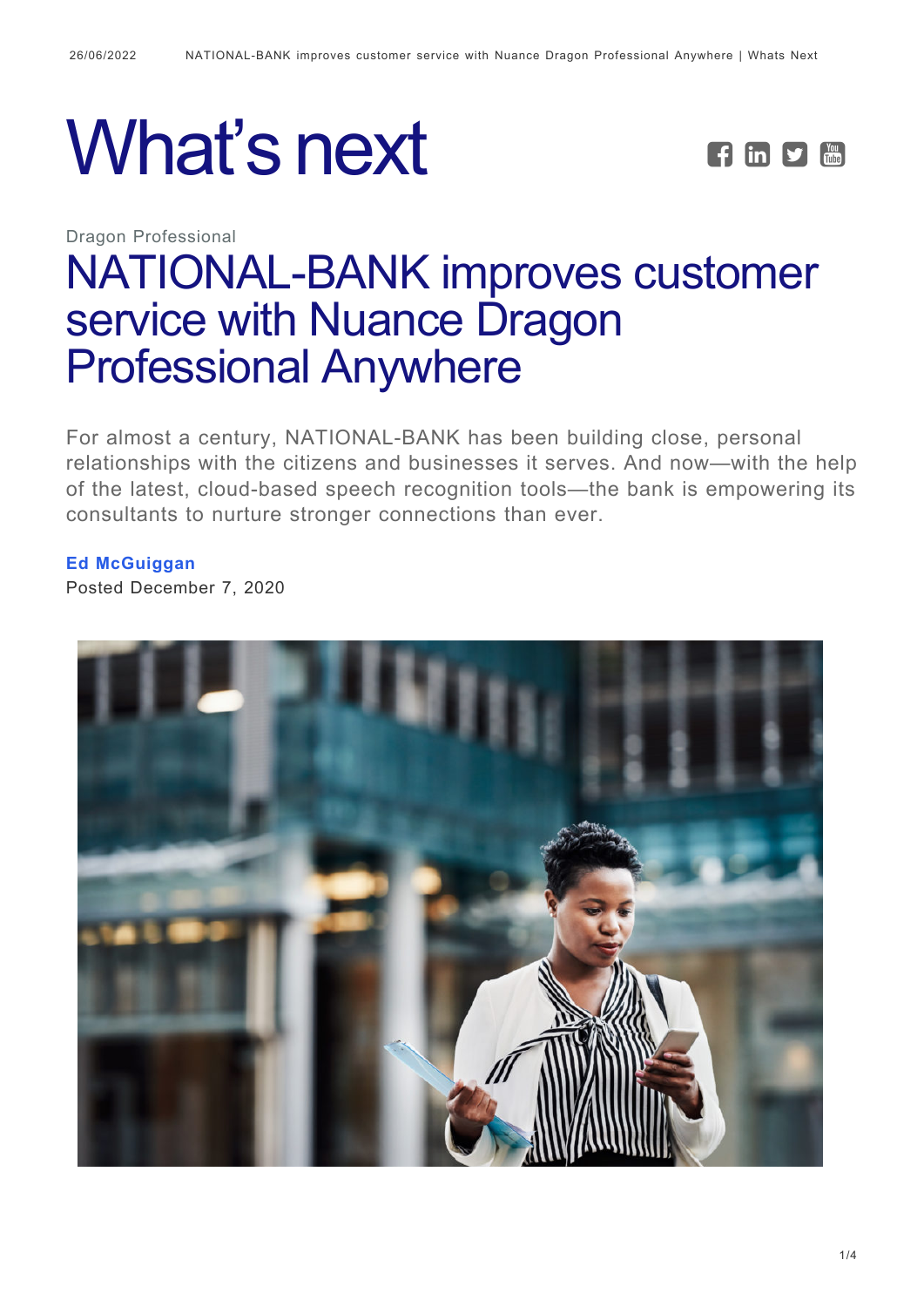Headquartered in Essen, [NATIONAL-BANK](https://www.national-bank.de/en/) is one of Germany's leading regional banks. Throughout its long history, it has provided financial services founded on local expertise, independent advice, and—perhaps most important of all—close, personal relationships with its private and commercial customers.

Like many institutions, NATIONAL-BANK has embarked on digitization initiatives to reflect changing times and evolving customer expectations. But even as it has embraced digital technologies, the bank has been careful to protect the relationships that set it apart—balancing innovations in self-service with innovations in service delivery.

One essential step has been to lighten its consultants' administrative load. A high-contact approach to relationships naturally creates a high volume of documentation. Traditionally, NATIONAL-BANK employees would spend much of each working day recording minutes from their client meetings, creating client credit statements, or performing company analyses.

#### **An inspired solution, from an unexpected source**

All this changed when a member of the bank's Executive Board visited his lawyer—and discovered professional speech recognition technology. Seeing how much time the lawyer was able to save by dictating notes directly into his computer, he also immediately saw the potential to transform NATIONAL-BANK's internal operations.

Seeking a solution appropriate for a financial services environment, the bank settled on Nuance [Dragon Professional Anywhere](https://www.nuance.com/dragon/business-solutions/dragon-professional-anywhere.html). As Marco Weyland, head of the organization at NATIONAL-BANK, explains, "Nuance's technologies are particularly well suited for use in the financial world because they meet the highest security requirements through encryption and local data processing."

A small-scale pilot quickly proved the potential impact; Nuance Dragon Professional Anywhere would only need to save NATIONAL-BANK's employees a few minutes each day – effectively to pay for itself. Marco identified everyone who could benefit from speech recognition and rolled the solution out to over 100 users.

#### **Putting speech recognition into practice**

"We're now using Nuance Dragon to optimize the documentation of our customer interviews," says Marco. "After every appointment, our consultants must capture what was discussed and what actions were agreed to. With Nuance Dragon Professional Anywhere, they can dictate straight into our CRM—saving them time and allowing them to spend more time with our customers."

Because most of us speak three times faster than we type, the time savings possible with professional cloud-based speech recognition technology can be huge. "We've had a lot of positive feedback from our users," says Marco. "Some praise the noticeable increase in efficiency, others the user-friendliness of the software. Some are simply happy that they don't have to bend over their keyboard all day."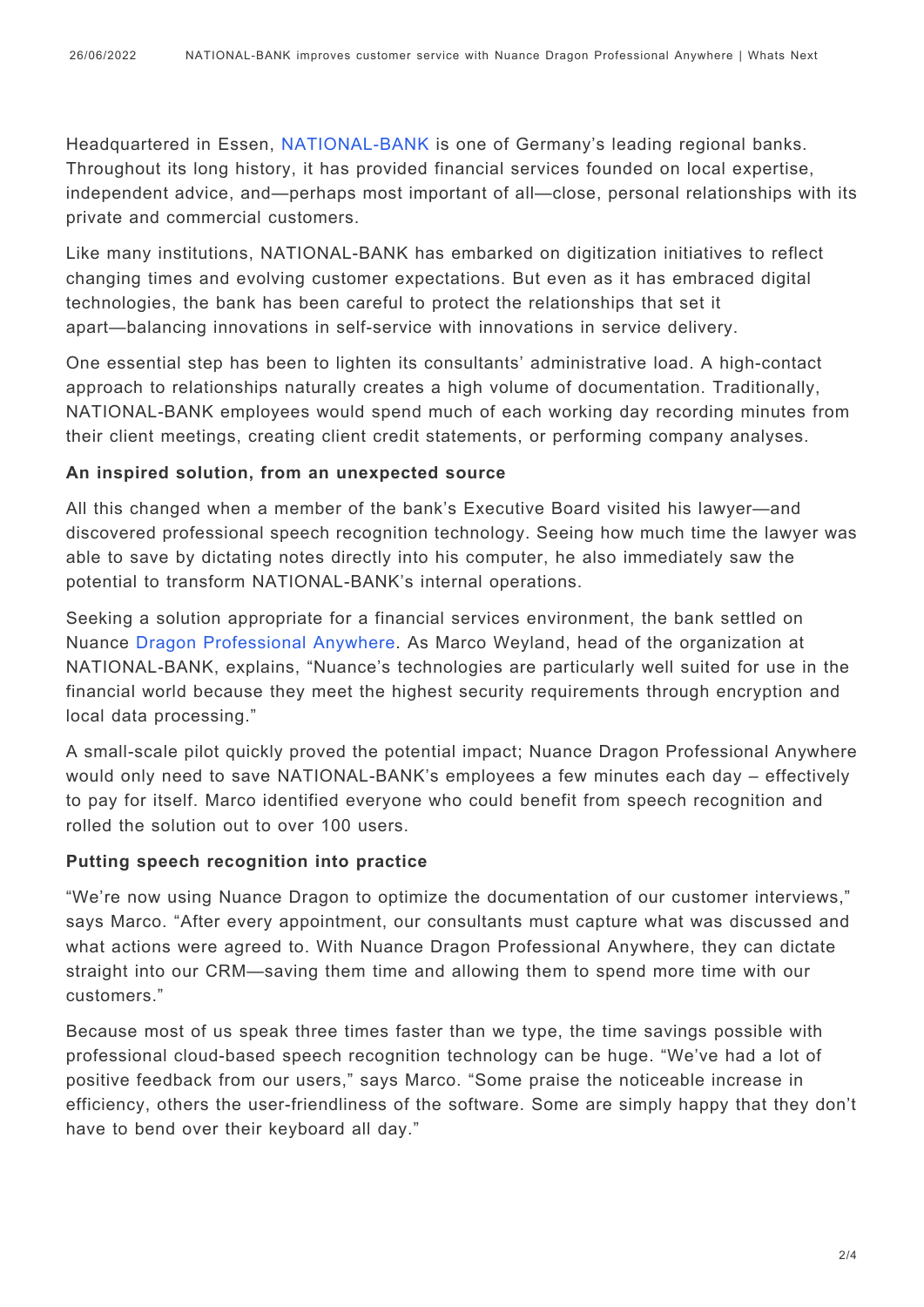#### **NATIONAL-BANK's consultants find even more ways to be productive**

Many NATIONAL-BANK consultants are already using Dragon to accelerate other timeconsuming tasks, like composing lengthy customer communications. And as Marco explains, there have even been some wholly unexpected use cases. "We've given Nuance Dragon to employees who have broken their arms or fingers," he says. "They've been thankful for the opportunity to keep working, and they've continued to use the technology after they've recovered."

Another convert to dictation? Marco himself – since overseeing the bank's implementation of Nuance Dragon Professional Anywhere, he's become a bonafide power user. "I use Nuance Dragon for daily tasks, like answering emails and creating strategy papers," he explains. "I'll also use its voice commands to open emails or Microsoft Word. It's easy, and there's the ergonomic advantage of being able to work without being at your desk."

#### **Giving Nuance Dragon the language of NATIONAL-BANK**

Nuance Dragon Professional Anywhere transcribes speech with up to 99 percent accuracy, "out of the box." It continues to automatically learn its user's voice to become more accurate over time.

Even so, every business has a unique vocabulary. And NATIONAL-BANK was no different. The company was quick to customize its solution's dictionary, adding each of its employees' names. Nuance Dragon Professional Anywhere makes such customization easy; administrators make the change centrally and then push the update out to individual users, user groups, or the entire business.

#### **Manage the change, maximize the benefits**

If you are excited about the potential of cloud-based speech recognition to transform your own business's operations, Marco has some excellent final advice. "Nuance Dragon Professional Anywhere is a great solution. Just remember that, as always, some users may worry about mastering a new way of working. Take the time to manage the change, train your users, and set them up for success. The more they use Nuance Dragon Professional Anywhere, the greater the benefit for your business."

**Tags:** [cloud-based](https://whatsnext.nuance.com/tag/cloud-based/), [Dragon Anywhere](https://whatsnext.nuance.com/tag/dragon-anywhere/), [Dragon Naturally Speaking,](https://whatsnext.nuance.com/tag/dragon-naturallyspeaking/) [Dragon Professional](https://whatsnext.nuance.com/tag/dragon-professional-anywhere-2/) [Anywhere,](https://whatsnext.nuance.com/tag/dragon-professional-anywhere-2/) [Dragon Voice Recognition](https://whatsnext.nuance.com/tag/dragon-voice-recognition/)

## **More Information**



#### **Discover Dragon Professional Anywhere**

Find out how cloud-hosted speech recognition technology could help you create documentation 3x faster, so your organization spends less time on paperwork and more time delivering its core services. [Learn more](https://www.nuance.com/dragon/business-solutions/dragon-professional-anywhere.html)